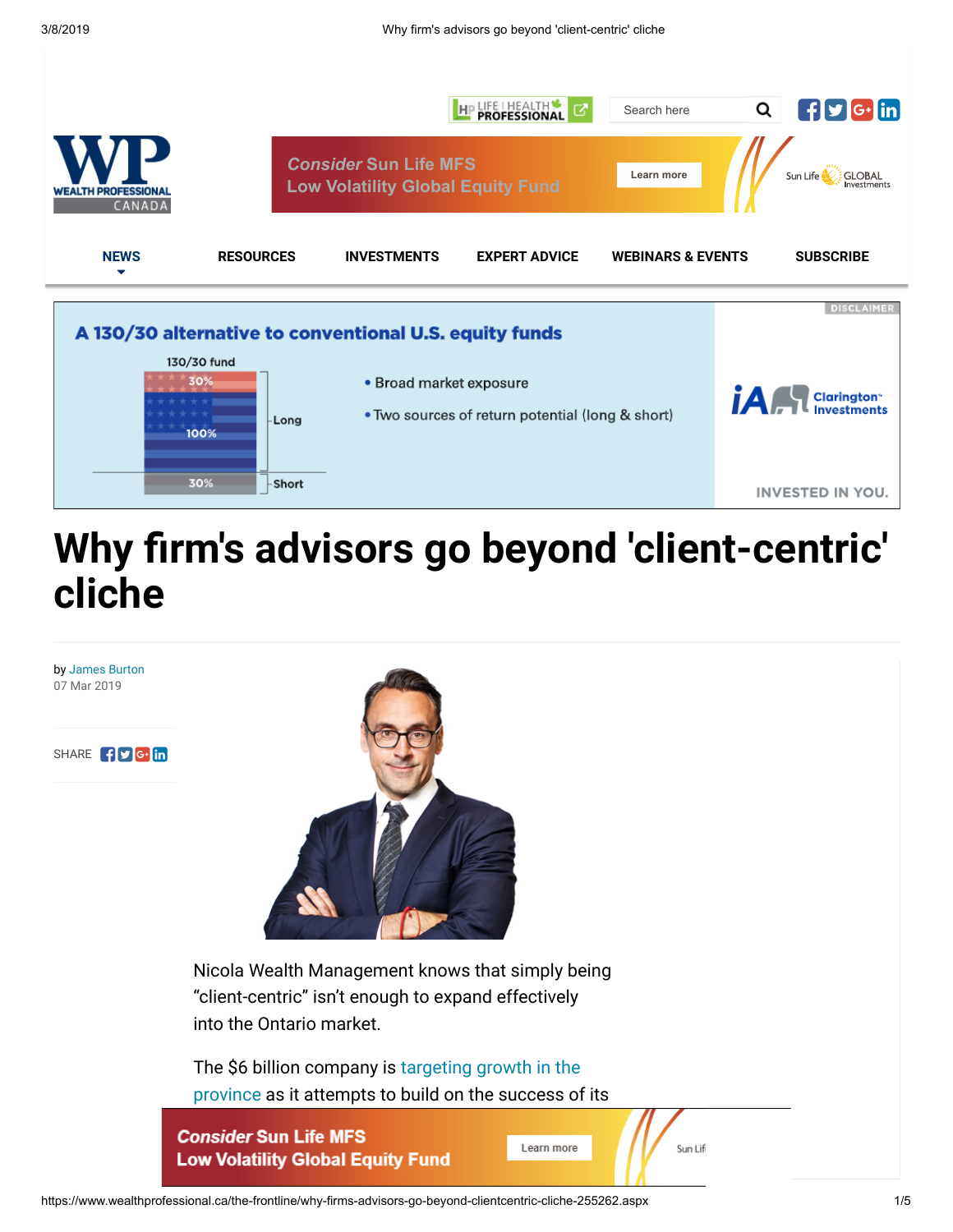Marketing manager Tim Cuffe, speaking to WP at the firm's Toronto base, knows that establishing a bigger presence in the financial capital of the country will not be easy.

But he believes the company's philosophy, led by founder John Nicola who started the firm back in 1994, goes beyond its cash flow and alternative assets strategy.

What elevates Nicola Wealth Management above its competitors is its holistic approach and the multidimensional knowledge base of its carefully selected team of advisors.

He said: "The asset allocation really isn't a large part of what they can offer. It's about sitting down with you and knowing every [single aspect](https://www.wealthprofessional.ca/the-frontline/we-can-be-catalyst-for-those-difficult-conversations-says-advisor-254826.aspx) of your life. It really isn't just about your financial life, it's everything – and then they can overlay a complete plan."

Once the advisor – literate in planning, asset allocation and insurance  $-$  has figured out what is right and not right for you, only then do the assets and underlying funds become part of the equation. Cuffe added: "As a story teller, I find that more interesting and I think that is our competitive advantage, I truly do."

The thoroughness of this process is what Cuffe hopes will resonate with clients and provide the Toronto office with the word-of-mouth referrals to steadily grow the book to the targeted watermark of \$3 billion.

The more complex the account, the more he believes this approach will pay off, with advisors having armed themselves with a holistic knowledge of the client.

# **INDUSTRY NEWS**

#### **Provisus Wealth Management**

### **[On the way up, again](https://www.wealthprofessional.ca/industry-news/provisus-wealth-management/on-the-way-up-again-255125.aspx)**

Many investors are unimpressed by this recovery because so many bailed out in 2008 and only

#### **Broadridge**

## **[Special offers for Waddell & Reed](https://www.wealthprofessional.ca/industry-news/broadridge/special-offers-for-waddell-and-reed-advisors-254806.aspx) Advisors**

Save up to 25% on Broadridge services

#### **Provisus Wealth Management**

## **[Provisus to launch groundbreaking funds](https://www.wealthprofessional.ca/industry-news/provisus-wealth-management/provisus-to-launch-groundbreaking-funds-on-neo-exchange-254579.aspx) on NEO Exchange**

Provisus Wealth Management is set to transform investment opportunities with the launch of nine